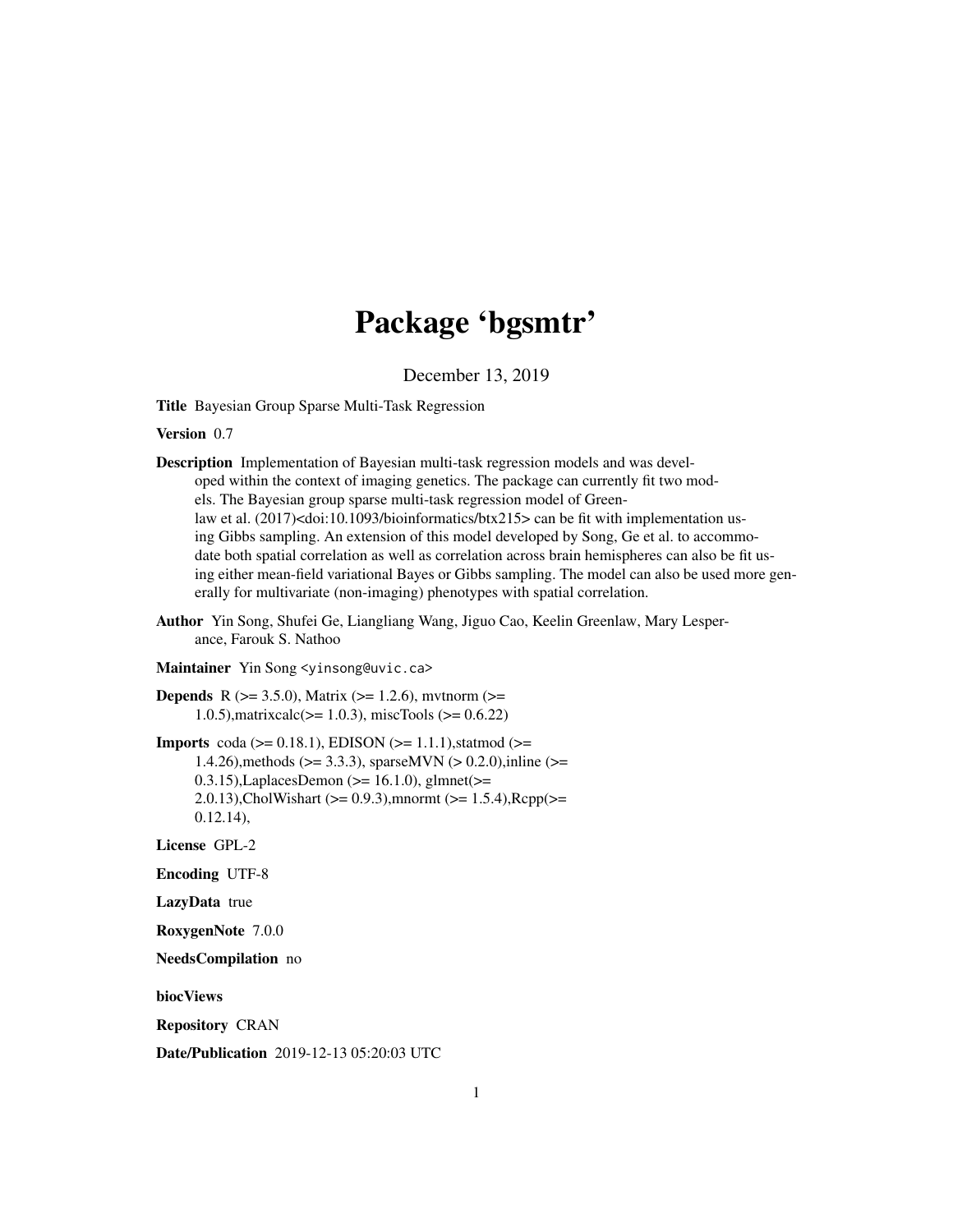# <span id="page-1-0"></span>R topics documented:

| Index |  |  |
|-------|--|--|

bgsmtr *Bayesian Group Sparse Multi-Task Regression for Imaging Genetics*

# Description

Runs the the Gibbs sampling algorithm to fit a Bayesian group sparse multi-task regression model. Tuning parameters can be chosen using either the MCMC samples and the WAIC (multiple runs) or using an approximation to the posterior mode and five-fold cross-validation (single run).

# Usage

```
bgsmtr(
 X,
  Y,
  group,
  tuning = "CV.mode",
 lam_1_fixed = NULL,
 lam_2_fixed = NULL,
 iter_num = 10000,
 burn_in = 5001
)
```
# Arguments

| Χ     | A d-by-n matrix; d is the number of SNPs and n is the number of subjects.<br>Each row of X should correspond to a particular SNP and each column should<br>correspond to a particular subject. Each element of X should give the number of<br>minor alleles for the corresponding SNP and subject. The function will center<br>each row of X to have mean zero prior to running the Gibbs sampling algorithm.                                                                  |
|-------|--------------------------------------------------------------------------------------------------------------------------------------------------------------------------------------------------------------------------------------------------------------------------------------------------------------------------------------------------------------------------------------------------------------------------------------------------------------------------------|
| Υ     | A c-by-n matrix; c is the number of phenotypes (brain imaging measures) and<br>n is the number of subjects. Each row of Y should correspond to a particular<br>phenotype and each column should correspond to a particular subject. Each<br>element of Y should give the measured value for the corresponding phentoype<br>and subject. The function will center and scale each row of Y to have mean zero<br>and unit variance prior to running the Gibbs sampling algorithm. |
| group | A vector of length d; d is the number of SNPs. Each element of this vector is a<br>string representing a gene or group label associated with each SNP. The SNPs<br>represented by this vector should be ordered according to the rows of X.                                                                                                                                                                                                                                    |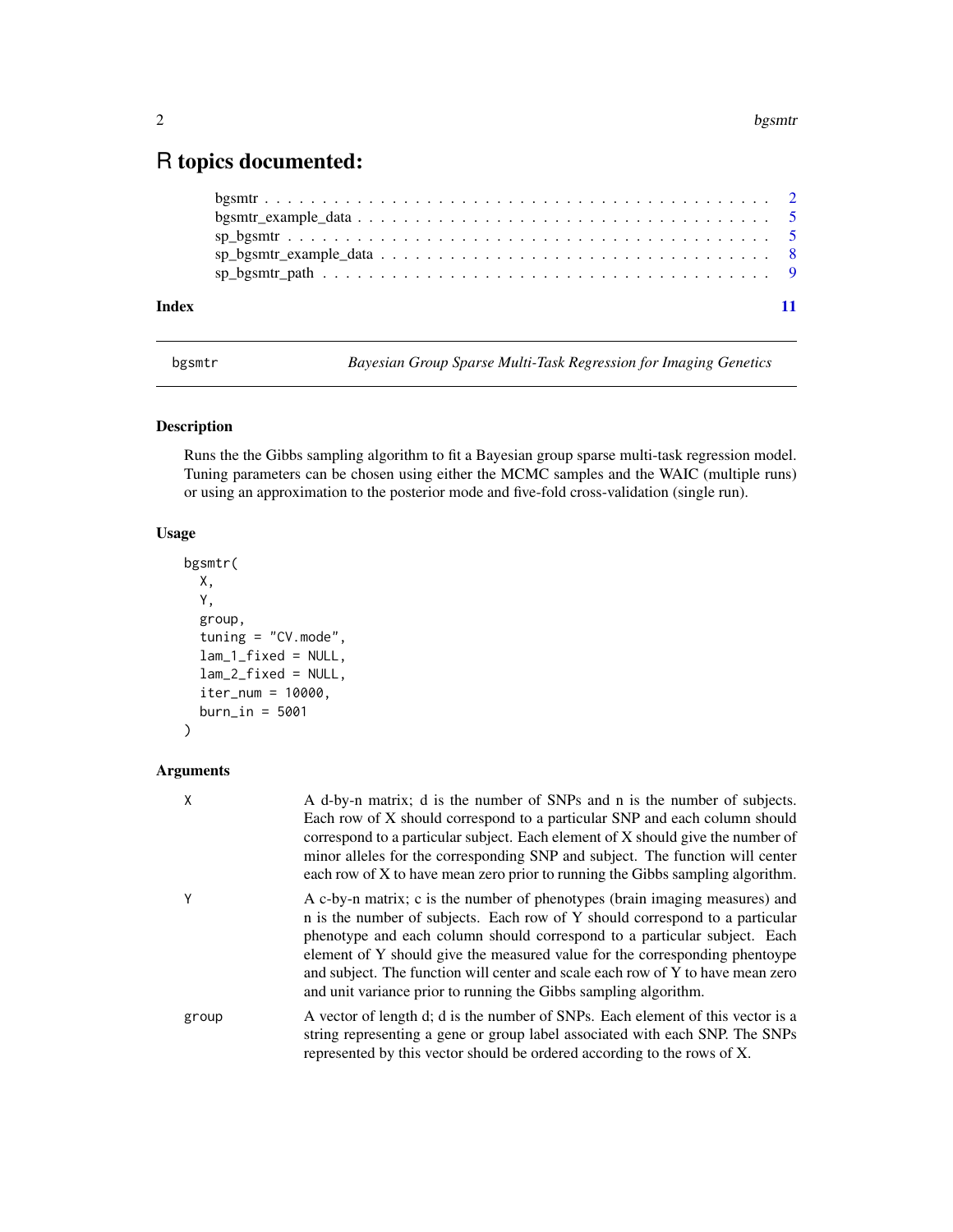### bgsmtr 3

| tuning      | A string, either 'WAIC' or 'CV.mode'. If 'WAIC', the Gibbs sampler is run with<br>fixed values of the tuning parameters specified by the arguments lam_1_fixed<br>and lam_2_fixed and the WAIC is computed based on the sampling output. This<br>can then be used to choose optimal values for lam_1_fixed and lam_2_fixed<br>based on multiple runs with each run using different values of <i>lam_1_fixed</i> and<br>lam_2_fixed. This option is best suited for either comparing a small set of tuning<br>parameter values or for computation on a high performance computing cluster<br>where different nodes can be used to run the function with different values of<br>lam_1_fixed and lam_2_fixed. Posterior inference is then based on the run that<br>produces the lowest value for the WAIC. The option 'CV.mode', which is the<br>default, is best suited for computation using just a single processor. In this case<br>the tuning parameters are chosen based on five-fold cross-validation over a grid<br>of possible values with out-of-sample prediction based on an approximate pos-<br>terior mode. The Gibbs sampler is then run using the chosen values of the tuning<br>parameters. When tuning = 'CV.mode' the values for the arguments $lam_l$ fixed<br>and lam_2_fixed are not required. |
|-------------|-------------------------------------------------------------------------------------------------------------------------------------------------------------------------------------------------------------------------------------------------------------------------------------------------------------------------------------------------------------------------------------------------------------------------------------------------------------------------------------------------------------------------------------------------------------------------------------------------------------------------------------------------------------------------------------------------------------------------------------------------------------------------------------------------------------------------------------------------------------------------------------------------------------------------------------------------------------------------------------------------------------------------------------------------------------------------------------------------------------------------------------------------------------------------------------------------------------------------------------------------------------------------------------------------------------------|
| lam_1_fixed | Only required if tuning $=$ 'WAIC'. A positive number giving the value for the<br>gene-specific tuning parameter. Larger values lead to a larger degree of shrink-<br>age to zero of estimated regression coefficients at the gene level (across all SNPs<br>and phenotypes).                                                                                                                                                                                                                                                                                                                                                                                                                                                                                                                                                                                                                                                                                                                                                                                                                                                                                                                                                                                                                                     |
| lam_2_fixed | Only required if tuning $=$ 'WAIC'. A positive number giving the value for the<br>SNP-specific tuning parameter. Larger values lead to a larger degree of shrink-<br>age to zero of estimated regression coefficients at the SNP level (across all phe-<br>notypes).                                                                                                                                                                                                                                                                                                                                                                                                                                                                                                                                                                                                                                                                                                                                                                                                                                                                                                                                                                                                                                              |
| iter_num    | Positive integer representing the total number of iterations to run the Gibbs sam-<br>pler. Defaults to 10,000.                                                                                                                                                                                                                                                                                                                                                                                                                                                                                                                                                                                                                                                                                                                                                                                                                                                                                                                                                                                                                                                                                                                                                                                                   |
| burn_in     | Nonnegative integer representing the number of MCMC samples to discard as<br>burn-in. Defaults to 5001.                                                                                                                                                                                                                                                                                                                                                                                                                                                                                                                                                                                                                                                                                                                                                                                                                                                                                                                                                                                                                                                                                                                                                                                                           |

# Value

A list with the elements

| WAIC              | If tuning $=$ 'WAIC' this is the value of the WAIC computed from the MCMC<br>output. If tuning = 'CV, mode' this component is excluded.                                                                                                                                                                                               |  |  |
|-------------------|---------------------------------------------------------------------------------------------------------------------------------------------------------------------------------------------------------------------------------------------------------------------------------------------------------------------------------------|--|--|
| Gibbs_setup       | A list providing values for the input parameters of the function.                                                                                                                                                                                                                                                                     |  |  |
| Gibbs_W_summaries |                                                                                                                                                                                                                                                                                                                                       |  |  |
|                   | A list with five components, each component being a d-by-c matrix giving some<br>posterior summary of the regression parameter matrix W, where the ij-th element<br>of W represents the association between the i-th SNP and j-th phenotype.<br>-Gibbs_W_summaries\$W_post_mean is a d-by-c matrix giving the posterior<br>mean of W. |  |  |
|                   | -Gibbs_W_summaries\$W_post_mode is a d-by-c matrix giving the posterior<br>mode of W.                                                                                                                                                                                                                                                 |  |  |
|                   | -Gibbs_W_summaries\$W_post_sd is a d-by-c matrix giving the posterior stan-<br>dard deviation for each element of W.                                                                                                                                                                                                                  |  |  |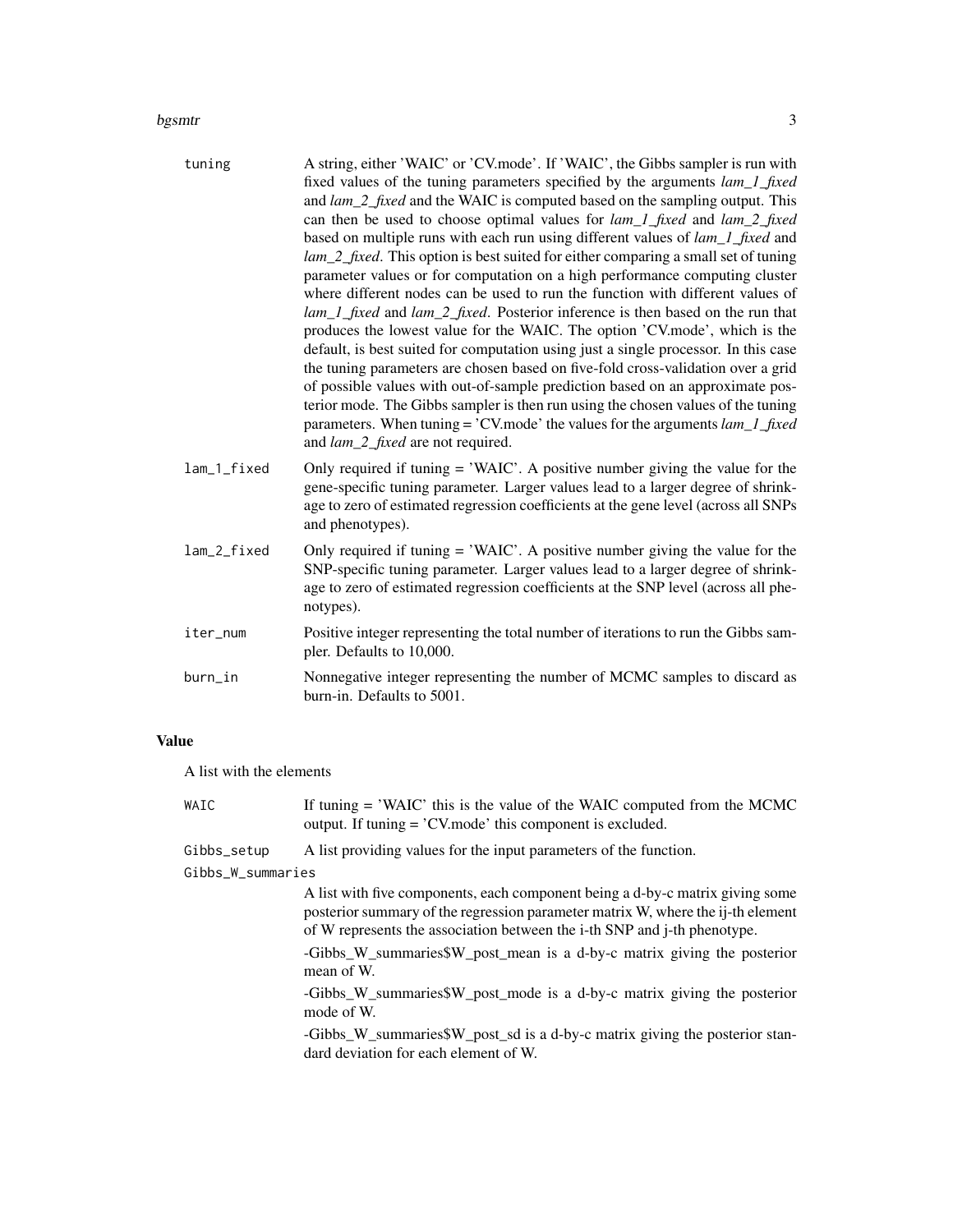-Gibbs\_W\_summaries\$W\_2.5\_quantile is a d-by-c matrix giving the posterior 2.5 percent quantile for each element of W.

-Gibbs\_W\_summaries\$W\_97.5\_quantile is a d-by-c matrix giving the posterior 97.5 percent quantile for each element of W.'

#### Author(s)

Farouk S. Nathoo, <nathoo@uvic.ca>

Keelin Greenlaw, <keelingreenlaw@gmail.com>

Mary Lesperance, <mlespera@uvic.ca>

### References

Greenlaw, Keelin, Elena Szefer, Jinko Graham, Mary Lesperance, and Farouk S. Nathoo. "A Bayesian Group Sparse Multi-Task Regression Model for Imaging Genetics." arXiv preprint arXiv:1605.02234 (2016).

Nathoo, Farouk S., Keelin Greenlaw, and Mary Lesperance. "Regularization Parameter Selection for a Bayesian Multi-Level Group Lasso Regression Model with Application to Imaging Genomics." arXiv preprint arXiv:1603.08163 (2016).

# Examples

```
data(bgsmtr_example_data)
names(bgsmtr_example_data)
```

```
## Not run:
```

```
## test run the sampler for 100 iterations with fixed tunning parameters and compute WAIC
## we recomend at least 5,000 iterations for actual use
fit = bgsmtr(X = bgsmtr_example_data$SNP_data, Y = bgsmtr_example_data$BrainMeasures,
group = bgsmtr_example_data$SNP_groups, tuning = 'WAIC', lam_1_fixed = 2, lam_2_fixed = 2,
iter\_num = 100, burn\_in = 50## posterior mean for regression parameter relating 100th SNP to 14th phenotype
fit$Gibbs_W_summaries$W_post_mean[100,14]
## posterior mode for regression parameter relating 100th SNP to 14th phenotype
fit$Gibbs_W_summaries$W_post_mode[100,14]
## posterior standard deviation for regression parameter relating 100th SNP to 14th phenotype
fit$Gibbs_W_summaries$W_post_sd[100,14]
## 95
c(fit$Gibbs_W_summaries$W_2.5_quantile[100,14],fit$Gibbs_W_summaries$W_97.5_quantile[100,14])
```
## End(Not run)

## Not run:

```
## run the sampler for 10,000 iterations with tuning parameters set using cross-validation
## On a standard computer with a small numer of cores this is the recomended option
fit = bgsmtr(X = bgsmtr_example_data$SNP_data, Y = bgsmtr_example_data$BrainMeasures,
group = bgsmtr_example_data$SNP_groups, tuning = 'CV.mode',iter_num = 10000, burn_in = 5000)
```
## End(Not run)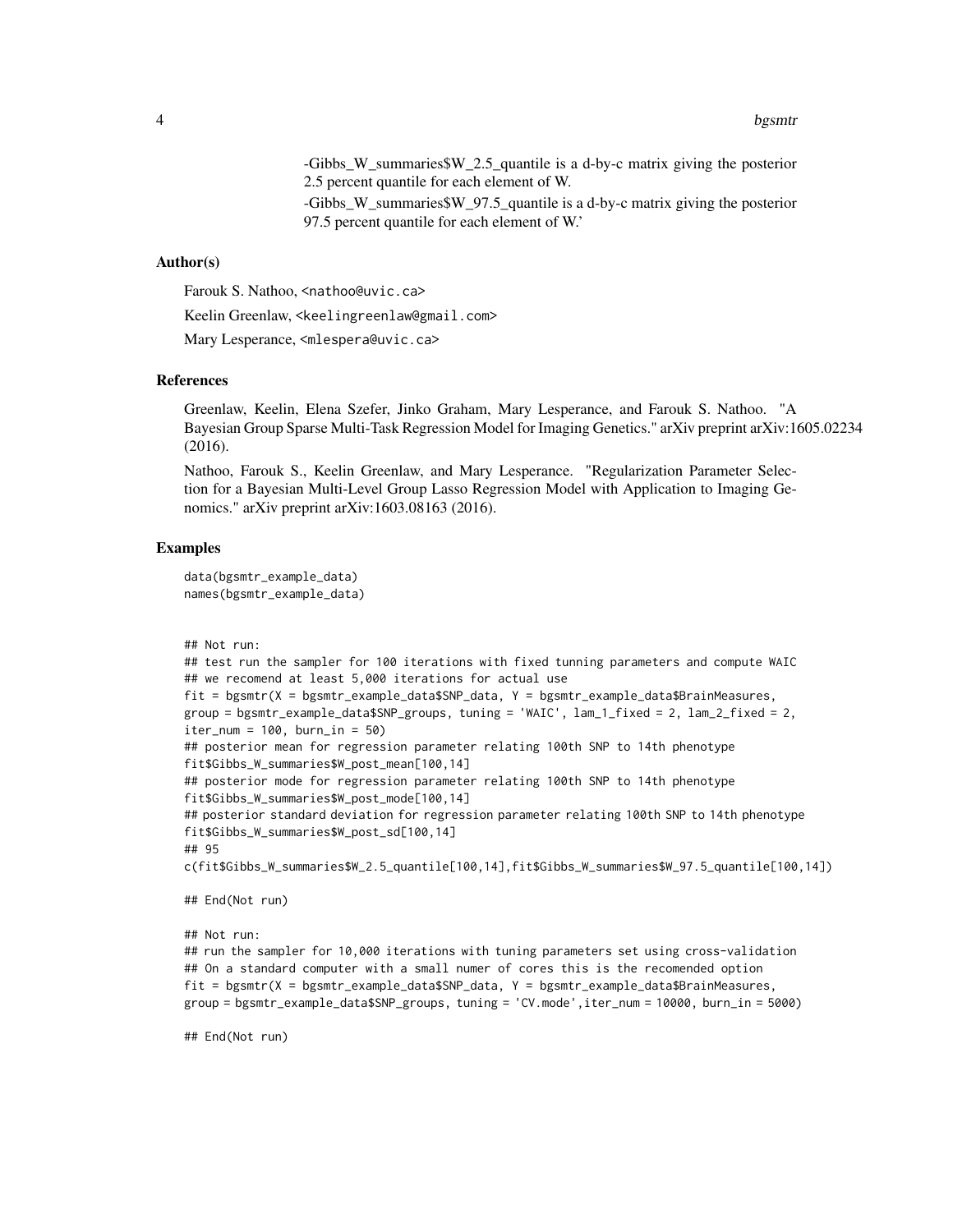<span id="page-4-0"></span>bgsmtr\_example\_data *Example Structural Neuroimaging and Genetic Data*

### Description

Simulated data with 632 subjects, 486 SNPs from 33 genes, 15 structural neuroimaging measures.

# Usage

```
data(bgsmtr_example_data)
```
# Format

A list with three components: "SNP\_data", "SNP\_groups", "BrainMeasures". SNP\_data is a 486 by-632 matrix containing minor allele counts for 632 subjects and 486 SNPs. SNP\_groups is a vector of length 486 with labels partitioning the 486 SNPs into 33 genes. BrainMeasures is a 15 by-632 matrix containing simulated volumetric and cortical thickness measures for 15 regions of interest.

# Examples

```
data(bgsmtr_example_data)
names(bgsmtr_example_data)
dim(bgsmtr_example_data$SNP_data)
dim(bgsmtr_example_data$BrainMeasures)
unique(bgsmtr_example_data$SNP_groups)
```
sp\_bgsmtr *A Bayesian Spatial Model for Imaging Genetics*

# Description

Fits a Bayesian spatial model that allows for two types of correlation typically seen in structural brain imaging data. First, the spatial correlation in the imaging phenotypes obtained from neighbouring regions of the brain. Second, the correlation between corresponding measures on opposite hemispheres.

#### Usage

```
sp_bgsmtr(
 X,
  Y,
 method = "MCMC".rho = NULL,lambdasq = NULL,alpha = NULL,
```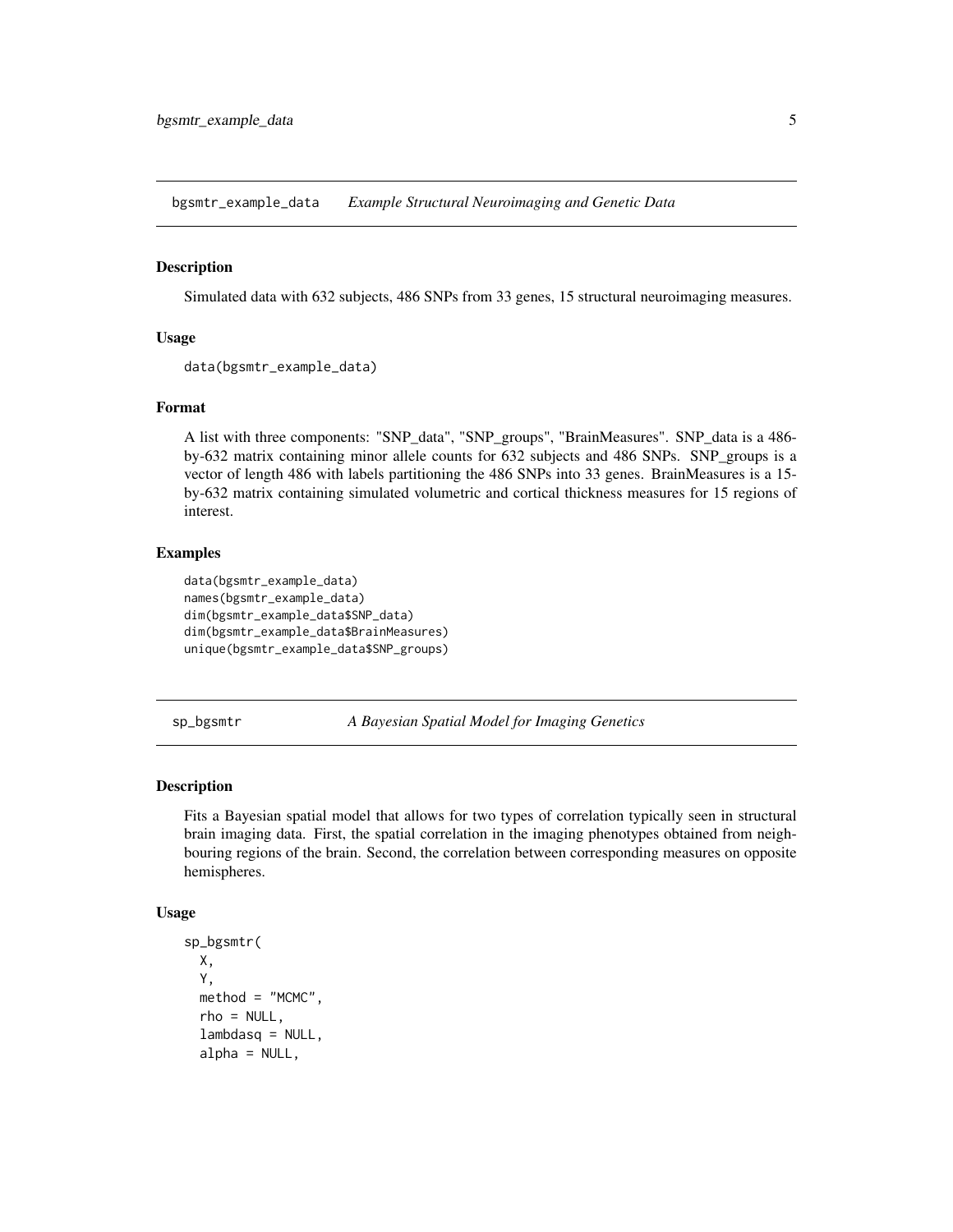```
A = NULL,c.star = NULL,
 FDR\_opt = TRUE,WAIC_opt = TRUE,
 iter\_num = 10000,burn_in = 5001
\mathcal{L}
```
Arguments

| X        | A d-by-n matrix; d is the number of SNPs and n is the number of subjects.<br>Each row of X should correspond to a particular SNP and each column should<br>correspond to a particular subject. Each element of X should give the number of<br>minor alleles for the corresponding SNP and subject. The function will center<br>each row of X to have mean zero prior to running the Gibbs sampling algorithm.                                                                  |
|----------|--------------------------------------------------------------------------------------------------------------------------------------------------------------------------------------------------------------------------------------------------------------------------------------------------------------------------------------------------------------------------------------------------------------------------------------------------------------------------------|
| Y        | A c-by-n matrix; c is the number of phenotypes (brain imaging measures) and<br>n is the number of subjects. Each row of Y should correspond to a particular<br>phenotype and each column should correspond to a particular subject. Each<br>element of Y should give the measured value for the corresponding phentoype<br>and subject. The function will center and scale each row of Y to have mean zero<br>and unit variance prior to running the Gibbs sampling algorithm. |
| method   | A string, either 'MCMC' or 'MFVB'. If 'MCMC', the Gibbs sampling method<br>will be used. If 'MFVB', mean field variational Bayes method will be used.                                                                                                                                                                                                                                                                                                                          |
| rho      | Spatial cohesion paramter. If no value is assigned, it takes 0.95 by default.                                                                                                                                                                                                                                                                                                                                                                                                  |
| lambdasq | A tuning paratmeter. If no value is assigned, the algorithm will estimate and<br>assign a value for it based on a moment estimate.                                                                                                                                                                                                                                                                                                                                             |
| alpha    | Bayesian False Discovery Rate (FDR) level. Default level is 0.05.                                                                                                                                                                                                                                                                                                                                                                                                              |
| A        | A c/2 by c/2 neighborhood structure matrix for different brain regions.                                                                                                                                                                                                                                                                                                                                                                                                        |
| c.star   | The threshold for computing posterior tail probabilities p_ij for Bayesian FDR<br>as defined in Section 3.2 of Song, Ge et al.(2019). If not specified the default<br>is to set this threshold as the minimum posterior standard deviation, where the<br>minimum is taken over all regression coefficients in the model.                                                                                                                                                       |
| FDR_opt  | A logical operator for computing Bayesian FDR. By default, it's TRUE.                                                                                                                                                                                                                                                                                                                                                                                                          |
| WAIC_opt | A logical operator for computing WAIC from MCMC method. By default, it's<br>TRUE.                                                                                                                                                                                                                                                                                                                                                                                              |
| iter_num | Positive integer representing the total number of iterations to run the Gibbs sam-<br>pler. Defaults to 10,000.                                                                                                                                                                                                                                                                                                                                                                |
| burn_in  | Nonnegative integer representing the number of MCMC samples to discard as<br>burn-in. Defaults to 5001.                                                                                                                                                                                                                                                                                                                                                                        |

# Value

A list with following elements

| WAIC       | WAIC is computed from the MCMC output if "MCMC" is chosen for method. |
|------------|-----------------------------------------------------------------------|
| lower_boud | Lower bound from MFVB output if "MFVB is choosen for method.          |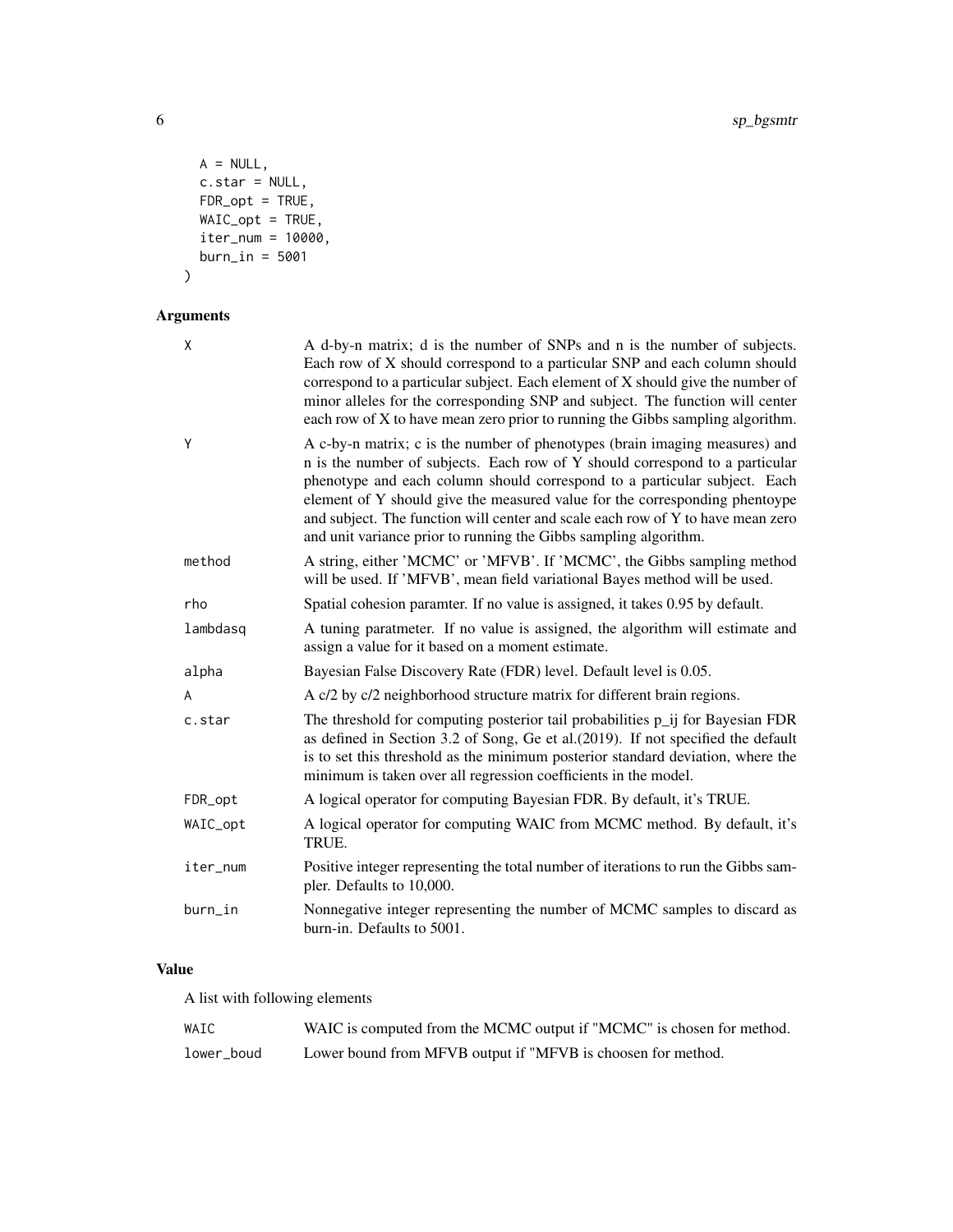# sp\_bgsmtr 7

# lambdasq\_est Estimated value for tunning parameter lambda-squared.

Gibbs\_W\_summaries

A list with five components, each component being a d-by-c matrix giving some posterior summary of the regression parameter matrix W, where the ij-th element of W represents the association between the i-th SNP and j-th phenotype.

-Gibbs\_W\_summaries\$W\_post\_mean is a d-by-c matrix giving the posterior mean of W.

-Gibbs\_W\_summaries\$W\_post\_mode is a d-by-c matrix giving the posterior mode of W.

-Gibbs\_W\_summaries\$W\_post\_sd is a d-by-c matrix giving the posterior standard deviation for each element of W.

-Gibbs\_W\_summaries\$W\_2.5\_quantile is a d-by-c matrix giving the posterior 2.5 percent quantile for each element of W.

-Gibbs\_W\_summaries\$W\_97.5\_quantile is a d-by-c matrix giving the posterior 97.5 percent quantile for each element of W.'

FDR\_summaries A list with three components providing the summaries for estimated Bayesian FDR results for both MCMC and MFVB methods. Details for Bayesian FDR computation could be found at Morris et al.(2008).

-sensitivity\_rate is the estimated sensitivity rate for each region.

-specificity\_rate is the estimated specificity rate for each region.

-significant snp idx is the index of estimated significant/important SNPs for each region.

- MFVB\_summaries A list with four components, each component is the mean field variational bayes approximation summary of model paramters.
	- -Number of Iteration is how many iterations it takes for convergence.

-W\_post\_mean is MFVB approximation of W.

-Sigma\_post\_mean is MFVB approximation of Sigma.

-omega\_post\_mean is MFVB approximation of Omega.

# Author(s)

Yin Song, <yinsong@uvic.ca>

Shufei Ge, <shufeig@sfu.ca>

Farouk S. Nathoo, <nathoo@uvic.ca>

Liangliang Wang, <lwa68@sfu.ca>

Jiguo Cao, <jiguo\_cao@sfu.ca>

# References

Song, Y., Ge, S., Cao, J., Wang, L., Nathoo, F.S., A Bayesian Spatial Model for Imaging Genetics. arXiv:1901.00068.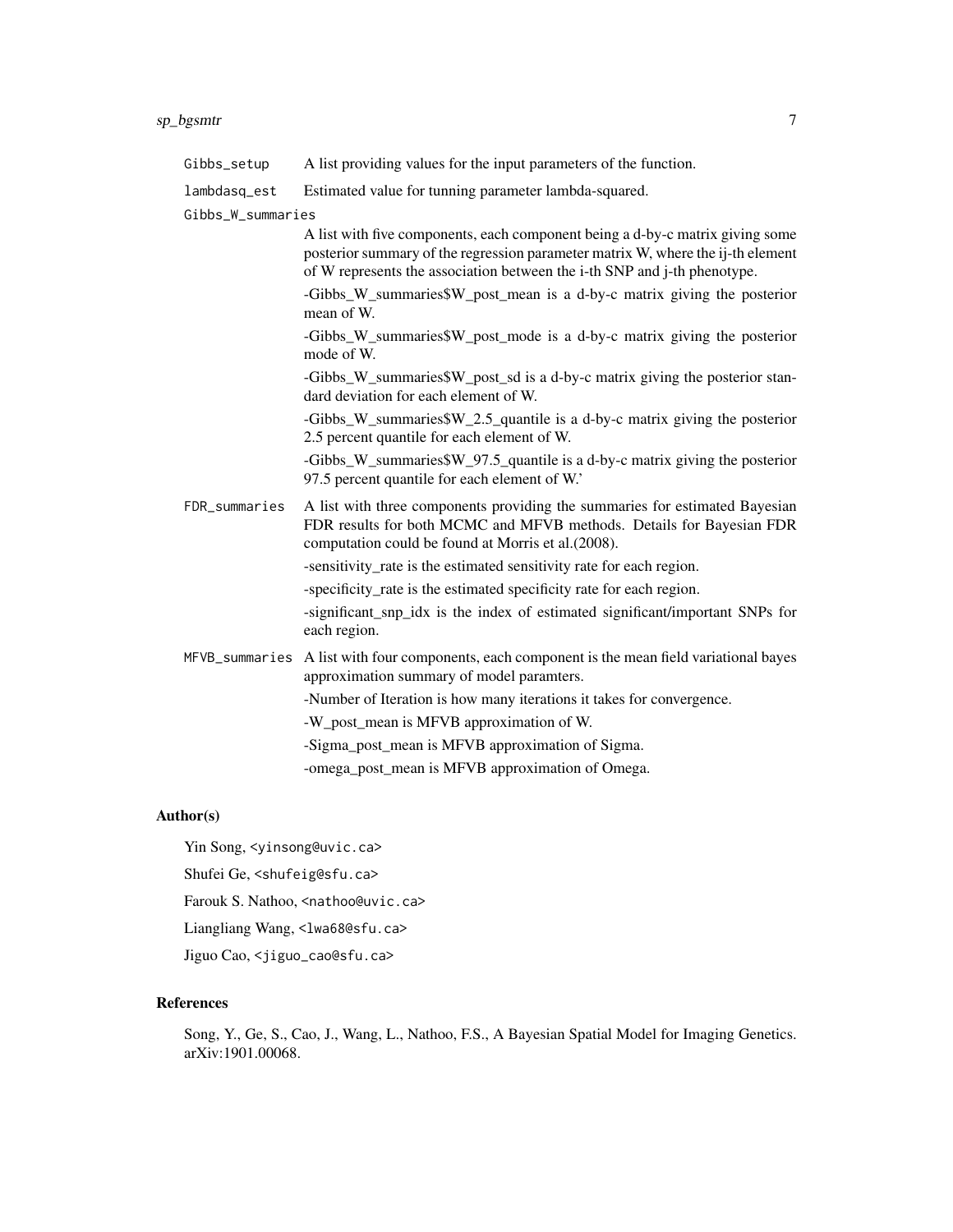### Examples

```
data(sp_bgsmtr_example_data)
names(sp_bgsmtr_example_data)
```
## Not run:

# Run the example data with Gibbs sampling and compute Bayesian FDR as follow:

```
fit_mcmc = sp_bgsmtr(X = sp_bgsmtr_example_data$SNP_data,
Y = sp_bgsmtr_example_data$BrainMeasures, method = "MCMC",
A = sp_bgsmtr\_example_data\$neighbourhood_structure, rho = 0.8,FDR\_opt = TRUE, WAIC\_opt = TRUE, lambda_{SR} = 1000, iter\_num = 10000
```
# MCMC estimation results for regression parameter W and estimated Bayesian FDR summaries

```
fit_mcmc$Gibbs_W_summaries
fit_mcmc$FDR_summaries
```
# The WAIC could be also obtained as:

fit\_mcmc\$WAIC

# Run the example data with mean field variational Bayes and compute Bayesian FDR as follow:

```
fit_mfvb = sp_bgsmtr(X = sp_bgsmtr_example_data$SNP_data,
Y = sp_bgsmtr_example_data$BrainMeasures, method = "MFVB",
A = sp_bgsmtr_example_data$neighborhood_structure, rho = 0.8,FDR_opt = FALSE,
lambdasq = 1000, iter_num = 10000)
```

```
# MFVB estimated results for regression parameter W and estimated Bayesian FDR summaries
fit_mfvb$MFVB_summaries
fit_mfvb$FDR_summaries
```
# The corresponding lower bound of MFVB method after convergence is obtained as: fit\_mfvb\$lower\_boud

## End(Not run)

sp\_bgsmtr\_example\_data

*Example Structural Neuroimaging and Genetic Data for Spatial Model.*

#### Description

This example dataset has simulated dataset with 632 subjects, 486 SNPs from 24 structural neuroimaging measures. It also contains example datasets used for regularization path plotting function.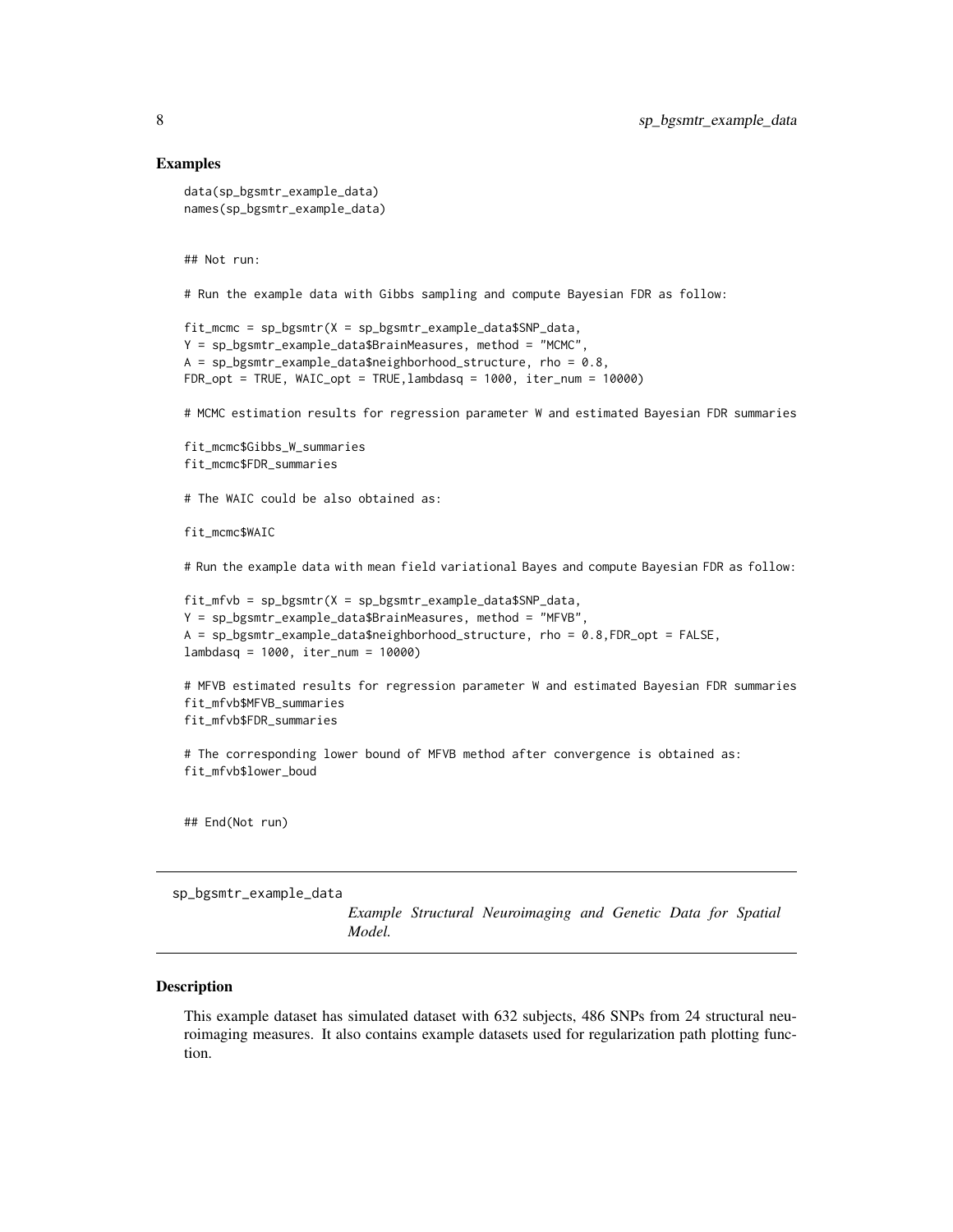```
sp_bgsmtr_path 9
```
### Usage

```
data(sp_bgsmtr_example_data)
```
# Format

A list with four components: "SNP\_data", "SNP\_groups", "BrainMeasures", "path\_data" SNP\_data is a 486-by-632 matrix containing minor allele counts for 632 subjects and 486 SNPs. neighbourhood\_structure is a 12 by 12 first order neighbourhood structure matrix. BrainMeasures is a 24 by-632 matrix containing simulated volumetric and cortical thickness measures for 24 regions of interest.

path\_data is a list of two elements. The fist element is "lambda\_v", which is a vector of different lambda squared values. The second element is "W\_est\_list", which is a list containing estimated coefficients matrices W for each corresponding lambda squared value.

# Examples

```
data(sp_bgsmtr_example_data)
names(sp_bgsmtr_example_data)
dim(sp_bgsmtr_example_data$SNP_data)
dim(sp_bgsmtr_example_data$BrainMeasures)
dim(sp_bgsmtr_example_data$neighbourhood_structure)
length(sp_bgsmtr_example_data$path_data$lambda_v)
length(sp_bgsmtr_example_data$path_data$W_est_list)
```
sp\_bgsmtr\_path *A Bayesian Spatial Model for Imaging Genetics*

# Description

A plotting function can be used to demonstrate the regularization paths for estimating parameters of each ROI when the spatial model is fitted with multiple values of tuning parameter lambda-squared.

# Usage

```
sp_bgsmtr_path(lambda_v, W_est_list)
```
#### Arguments

| lambda_v   | A vector containing all the different tuning parameter lambda-squared values for<br>model fitting.                                                                                                |
|------------|---------------------------------------------------------------------------------------------------------------------------------------------------------------------------------------------------|
| W est list | A list containing all the estimated coefficients matrices W for each correspond-<br>ing lambda squared value used in lambda v for model fitting. Each element of<br>this list is a d-by-c matrix. |

# Value

Regularization plots files in PDF format for each ROI.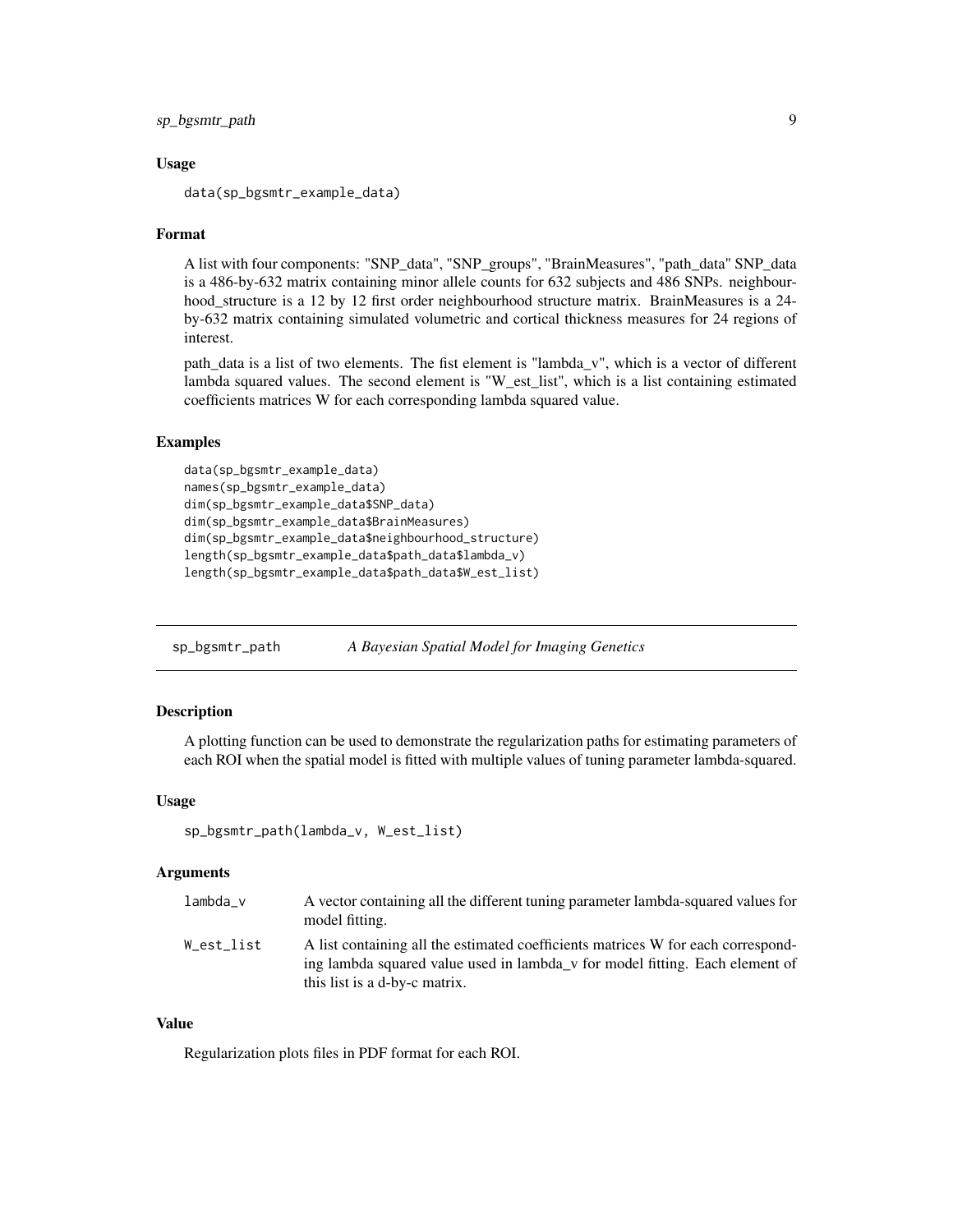10 sp\_bgsmtr\_path

# Author(s)

Yin Song, <yinsong@uvic.ca> Shufei Ge, <shufeig@sfu.ca> Farouk S. Nathoo, <nathoo@uvic.ca> Liangliang Wang, <lwa68@sfu.ca> Jiguo Cao, <jiguo\_cao@sfu.ca>

# References

Song, Y., Ge, S., Cao, J., Wang, L., Nathoo, F.S., A Bayesian Spatial Model for Imaging Genetics. arXiv:1901.00068.

# Examples

data(sp\_bgsmtr\_example\_data\$path\_data)

## Not run:

```
# Creating the regulazaition path plots as follow:
sp_bgsmtr_path(lambda_v = sp_bgsmtr_example_data$path_data$lambda_v,
W_est_list = sp_bgsmtr_example_data$path_data$W_est_list )
```
## End(Not run)